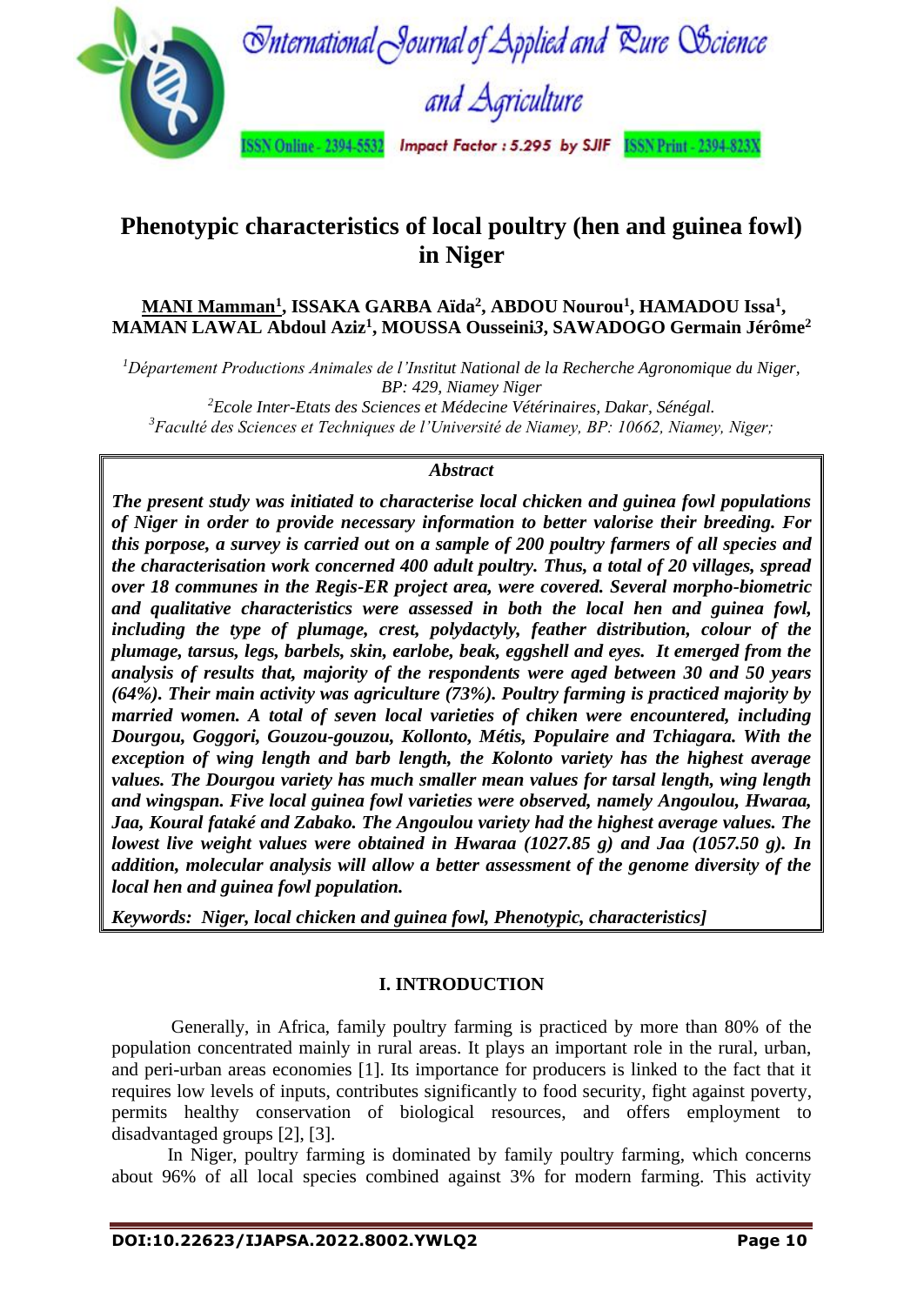contributes, to the food security of populations, particularly in rural areas where it is the main source of animal protein [4], and contributes to reducing poverty in rural and peri-urban areas by providing a substantial income to producers [5]. Local chicken and guinea fowl represent 55% and 26% respectively of the species reared in family poultry farming in Niger [5].

However, their characteristics are not well known. This lack of information could constitute an obstacle to a possible development program for the breeding of these species. Indeed, the Food and Agriculture Organization of the United Nations has mentioned that knowledge of the phenotypic and zootechnical characteristics of local populations of hens and guinea fowl constitutes a preliminary step in the choice of suitable genotypes, to be valued at regional, national scales, and especially to the improvement of the productivity of these species [6].

In view of their numerical importance and their undeniable socio-cultural and economic roles, the zootechnical production performance of local breeds of hens and guinea fowl in Niger are little known and appear to be weak.

Thus, the present study was initiated to characterize the local populations of hens and guinea fowl in Niger in order to provide the information needed to better promote their breeding. More specifically, it was about: make the typology of the breeders of the local hen and guinea fowl; identify the different varieties of local hens and their phenotypic characteristics; establish the genetic diversity of the local guinea fowl on the basis of phenotypic traits.

### **II. MATERIALS AND METHODS**

#### **2.1 Study period and area**

The study was conducted from March to May 2019 in Niger in the intervention area of the Resilience and Economic Growth in the Sahel - Enhanced Resilience (REGIS - ER) project funded by the United States Agency for International Development (USAID). It covers the regions of Tillabéri and Maradi, with 15 townships in Tillabéri and 3 townships in Maradi (figure 1). In those communities, REGIS-ER has made interventions in family poultry farming, the objective was to gather massive support of producers.



*Figure 1: Study area*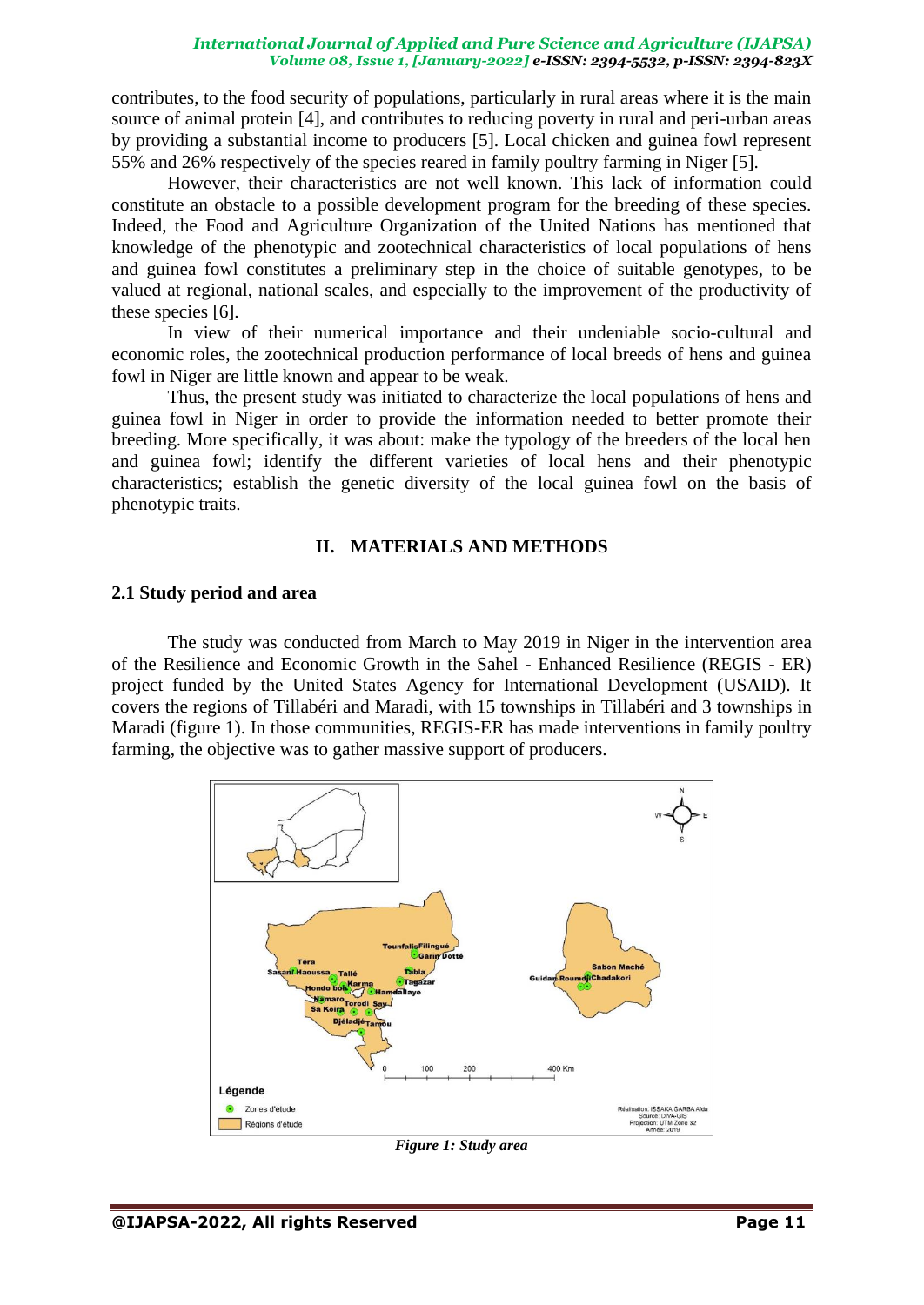Tillabéri (or Tillabéry) region is located in the southwest of Niger. It covers an area of 97,251 km2 (7.7% of the country area). It is bordered to the North by Mali Republic, to the east by Tahoua and Dosso regions, to the South by Benin Republic, and to the West by Burkina Faso Republic. Niamey, Niger capital is circumscribed within Tillabéri Region. The region is crossed by the Niger River.

The relief is a plateau of around 250 m altitude, cut by temporary (Gorouol, Sirba) or permanent (Mékrou, Tapoa) rivers. To the east, in Filingué department, Tillabéri region extends over part of the Dallol Bosso valley and is imprinted by the fossil stream of Azawak. The National W Park is located in the extreme south of the region and extends over Burkina Faso and Benin. The North-eastern part of the region (Ouallam and Filingué departments) is a savannah region.

Climate is Sahelian type, hot and relatively humid with 540 mm of rainfall in Niamey. However, Tillabéri does not receive a drop of rain for more than 4 months a year. The region was populated by 2,572,125 inhabitants in 2012 [7]. The population is composed mainly of Djermas (63.6%), Fulanis (12.6%), Tuaregs (11.1%), and Hausas (10.5%) [8].

Maradi region is located in the eastern center of Niger. It is bordered at the East by Zinder region, at the West by Tahoua region, at the North by Tahoua and Agadez regions, and at the South by the Federal Republic of Nigeria with which it shares approximately 150 km of border. Maradi region has  $41,796 \text{ km}^2$  of area (3.30% of the Niger country). According to the latest demographic projections, Maradi region remains the most populous in Niger with a population estimated in 2012 [7] at 3,117,810 inhabitants, or 20.20% of Niger population. Its density is estimated at 74.59 inhabitants /  $km^2$  against 12.42 inhabitants / km2 for the country [8]. Maradi region has two types of climates. At the North, the Sahelian-type climate is characterized by average annual precipitation of between 200 and 300 mm, and the Sahelo-Sudanese climate in the south, characterized by an average annual rainfall of between 500 and 600 mm. Animal breeding is the second activity after agriculture, it is practiced by more than 90% of the population for the generation of income, the satisfaction of socio-religious needs, and protection against food crises.

# **2.2 Sampling**

The sampling consisted of determining the representative numbers of persons being investigated and of adult poultry being characterized. Therefore, the following proportion formula was used:

 $n = (Z / e) 2 \times p (1 - p).$ 

- "n" is the size of the sample;
- "Z" is the confidence level, in general,  $Z = 1.96$  at a 95% confidence interval;
- "P" is the initial level of the indicators;
- "e" is the margin of error.

In the villages, the study population consists of poultry farmers. The choice of respondents depends on their availability to collaborate. From each respondent who gave their agreement, two subjects (chickens or guinea fowl) were isolated for the measurements. Because of this technical inking, the initial level of indicators (p-value) chosen for the survey sample was  $p =$ 80% and the considered margin of error was "e" = 5%. Thus, the size of the calculated survey sample was:

# **n = (1.96 / 0.05) ² x 0.8 x 0.2 = 245**

Due to the realities in rural areas, the surveys focused on a sample of 200 poultry breeders of all species, and the characterization work concerned 400 heads of adult poultry. Thus, a total of 20 villages, spread over 18 municipalities in the intervention area of the Regis-ER project, were involved in the study. In each village, 10 local hen or guinea fowl producers are chosen and for each hen or guinea fowl producer, two adult subjects are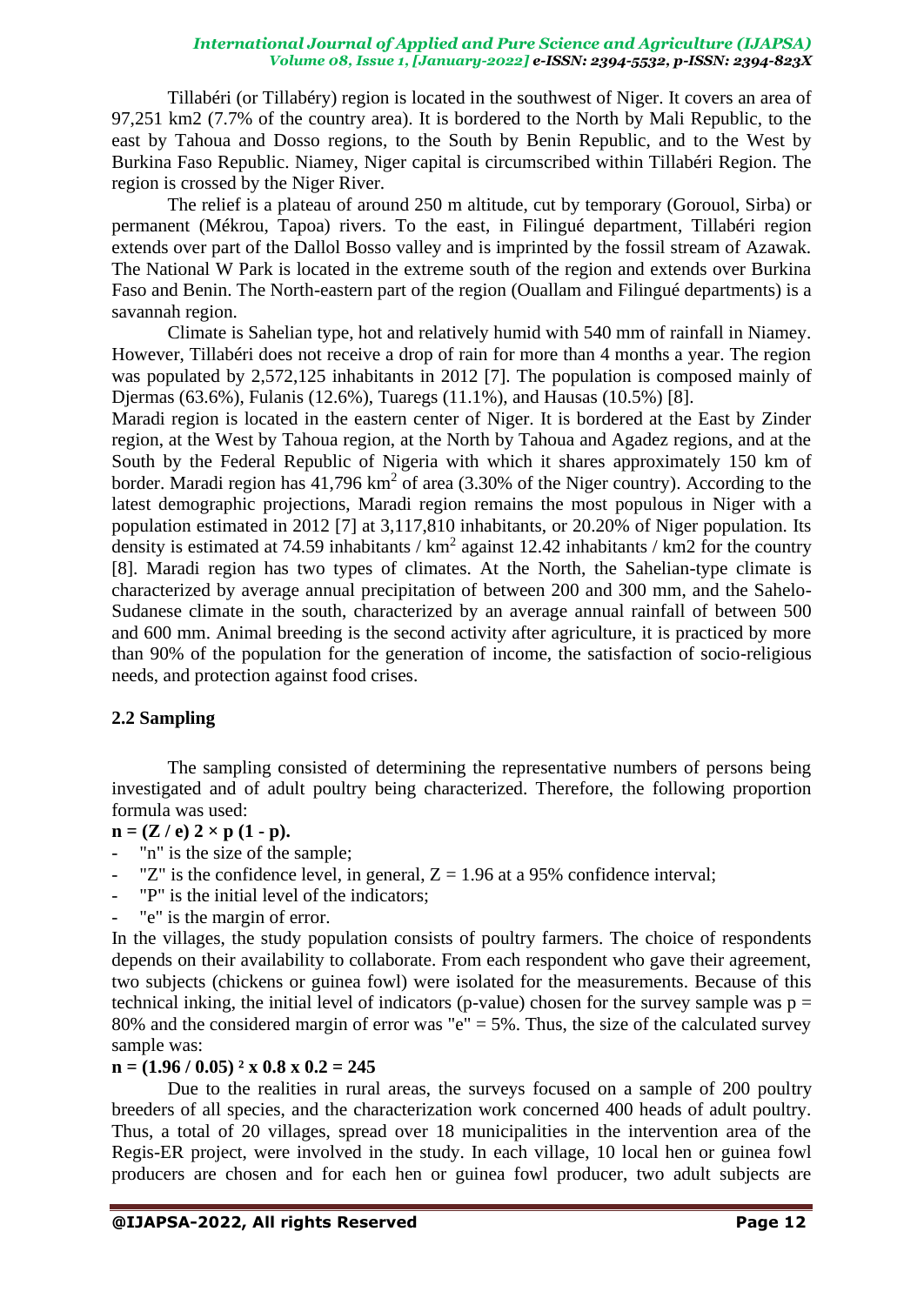isolated at random (without distinction of sex) for phenotypic characterization. Table 1 shows the distribution of samples by region.

| Regions   | N Municipalities | N surveyed | N chickens | N guinea fowl |
|-----------|------------------|------------|------------|---------------|
| Tillabéri |                  | 54         | าวา        | റ<br>ΩŹ       |
| Maradi    |                  | 46         | 63         |               |
| Total     | .                | 200        | 300        | 100           |

*Table 1: Sampling of breeders and poultry by locality*

# **2.3 Data collection**

Two categories of data were collected, those for the socioeconomic characterization of poultry farmers and those for the phenotypic characterization of local breeds of chickens and guinea fowl. For the latter, the characterized parameters are:

- Qualitative characters: type and colors of plumage, colors of legs, beak, eyes, eggshell, barbel, earlobe, tarsus, skin and mumps, type of crest, existence or not of a  $5<sup>th</sup>$  finger (polydactyly), and distribution of feathers;
- Quantitative characters: length of the tarsus (distance between the articulation of the fingers and that of the thigh), length of the body (distance between the tip of the upper mandible and that of the tail without feathers), thoracic perimeter (circumference of the chest taken below the wings and at the level of the protruding region of the keel), the circumference of the tarsus (circumference of the tarsus), length of the wing (length of the wing extended from the junction of the humerus to the spine Until the end of the wing without feathers), barbel length, beak length (distance between the tip of the upper mandible and the commissure of both mandibles), wingspan, the height of the crest (guinea fowl) and live weight.

The qualitative parameters were assessed by simple observation. However, the morphometric characters were determined from the body measurements of the subjects, carried out using a measuring tape graduated to the millimeter, and the live weight was determined using an electronic weighing scale of 5 kg. and precision of 1 gram. The description of the qualitative characteristics and the body and weight measurements were carried out according to the recommendations of the [6]. In the end, a picture of the poultry is taken to achieve a more precise description.

# **2.4. Data processing and analysis**

The data collected was entered using SPSS software and analyzed using R software (version 2.14.2). The descriptive analysis was conducted to calculate and present the data in the form of numbers, frequencies, means and standard deviations. The figures and tables were produced using an Excel spreadsheet.

# **III. RESULTS AND DISCUSSION**

# **3.1. Socioeconomic characteristics of the farmers surveyed**

Six variables were retained to assess the socioeconomic characteristics of the breeders. Table 2 presents the frequencies of the modalities of these variables.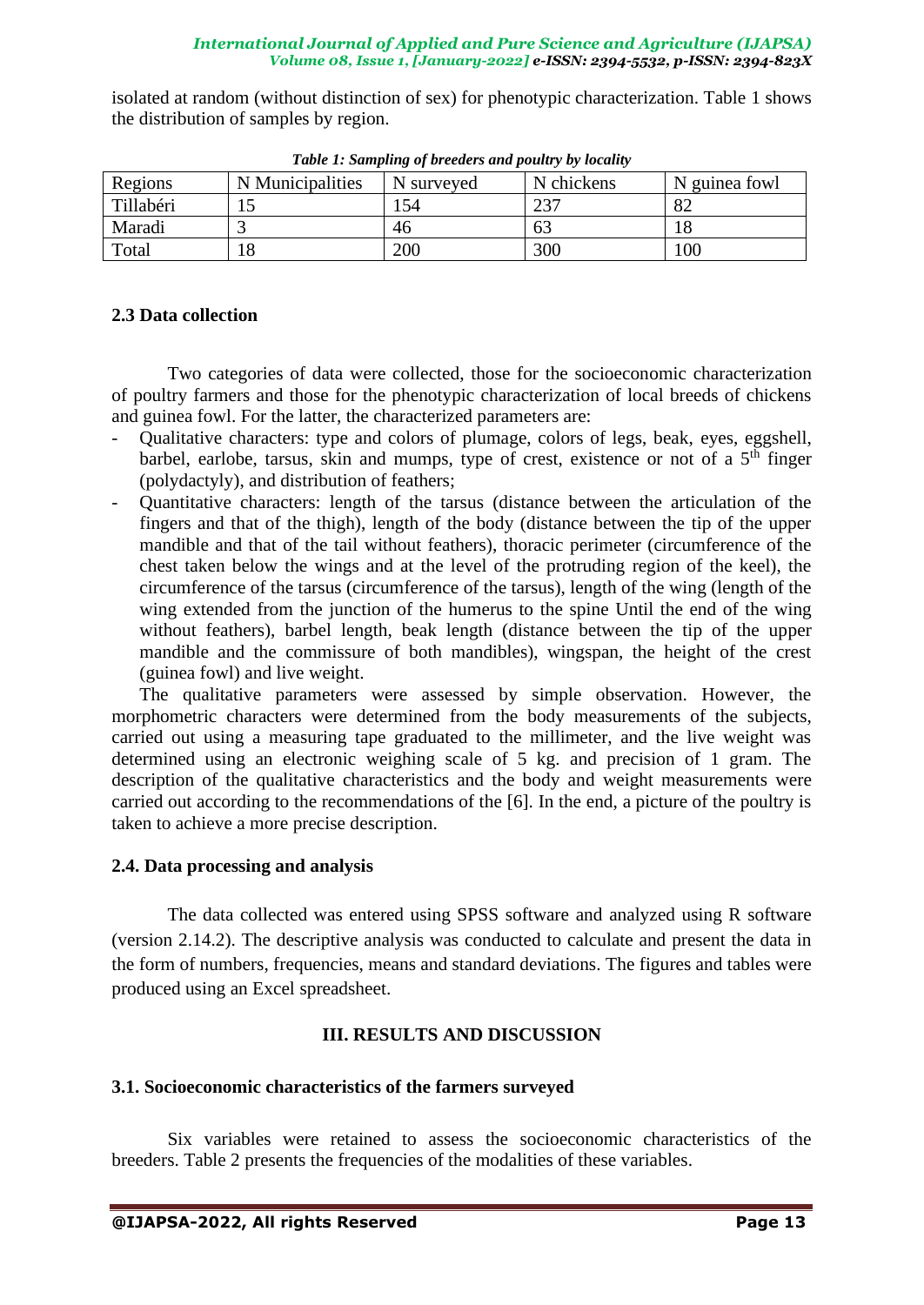| Tubic 2. Preguencies of modulates of socio-aemographic variables of the furniers surveyed<br>of socio-demographic variables | Modalities    | Number | Percentages |  |
|-----------------------------------------------------------------------------------------------------------------------------|---------------|--------|-------------|--|
| Gender                                                                                                                      | Women         | 117    | 58.50%      |  |
|                                                                                                                             | Men           | 83     | 41.50%      |  |
| age range                                                                                                                   | $30-50$ years | 128    | 64%         |  |
|                                                                                                                             | $50-70$ years | 72     | 36%         |  |
| Rank in family                                                                                                              | Householder   | 97     | 48.50%      |  |
|                                                                                                                             | Wife          | 102    | 51%         |  |
|                                                                                                                             | Girl          |        | 0.50%       |  |
| Marital status                                                                                                              | Married       | 186    | 94.50%      |  |
|                                                                                                                             | Single        | 4      | 2%          |  |
|                                                                                                                             | Widower       | 7      | 3.50%       |  |
| Resident status                                                                                                             | <b>Native</b> | 142    | 71%         |  |
|                                                                                                                             | Allochthonous | 58     | 29%         |  |
| <b>Activities</b>                                                                                                           | Agriculture   | 146    | 73%         |  |
|                                                                                                                             | Other         | 54     | 27%         |  |

*Table 2: Frequencies of modalities of socio-demographic variables of the farmers surveyed*

It appears from Table 2 that poultry farming is practiced by both men and women with the dominance of women (58.5% vs. 41.5%). Most of these respondents are between 30 and 50 years old (64%). The majority of respondents are married (94.5%), native (71%), and are either wives (51%) or head of the family (48.5%) or daughter (0.5%). Their main activity is Agriculture (73%).

# **3.2. Morpho-biometric traits of local chicken and guinea fowl**

# **3.2.1. Qualitative morpho-biometric traits of the local chicken**

A total of seven local races were found, among which we have *Dourgou*, *Goggori*, *Gouzou-gouzou*, *Kollonto*, *Métis*, *Populaire* and *Tchiagara*. Table 3 shows the number of subjects encountered by local breed / race per region.

|        | Tuble 5. Thumber of subfects (hens) characterized by ruce and by Rexion |     |     |      |     |     |      |       |     |       |
|--------|-------------------------------------------------------------------------|-----|-----|------|-----|-----|------|-------|-----|-------|
| races  |                                                                         | Dou | Gog | Gouz | Kol | Pop | Tcha | Metis | Eff | (9/0) |
| Number |                                                                         |     |     |      | 12  |     | 93   |       | 300 | 100   |
| Region | Tillabéri                                                               |     |     |      | n   | 135 |      | 86    | 237 | 79    |
|        | Maradi                                                                  |     |     |      | n   | 42  | 4    |       | 63  | 21    |
| Gender | Female                                                                  |     |     |      | n   | 139 |      | 82    | 233 | 77.   |
|        | Male                                                                    |     |     |      | n   | 38  |      |       | 67  | 22,3  |

*Table 3: Number of subjects (hens) characterized by race and by Region*

*Dou = Dourgou ; Gog = Goggori ; Gouz = Gouzou-gouzou ; Kol = Kolonto ; Pop = Populaire ; Tcha = Tchagara ; Eff = Effectif.*

# **3.2.1.1. Plumage types, ridge type, polydactyly, and feather distribution**

Two types of plumage were observed including smooth plumage (99.66%) and curly plumage (0.33%). The peak is simple in 99.33% of subjects and pink in 0.66%. Polydactyly is 100% absent. The regular (normal) distribution of feathers on the body is mainly observed (95.33% of subjects), the hoopoe is present in 4.66%.

# **3.2.1.2. Colors of local chicken plumage**

A great diversity of plumage color (eleven colors) was observed in the hens (Table 4 and Figure 2).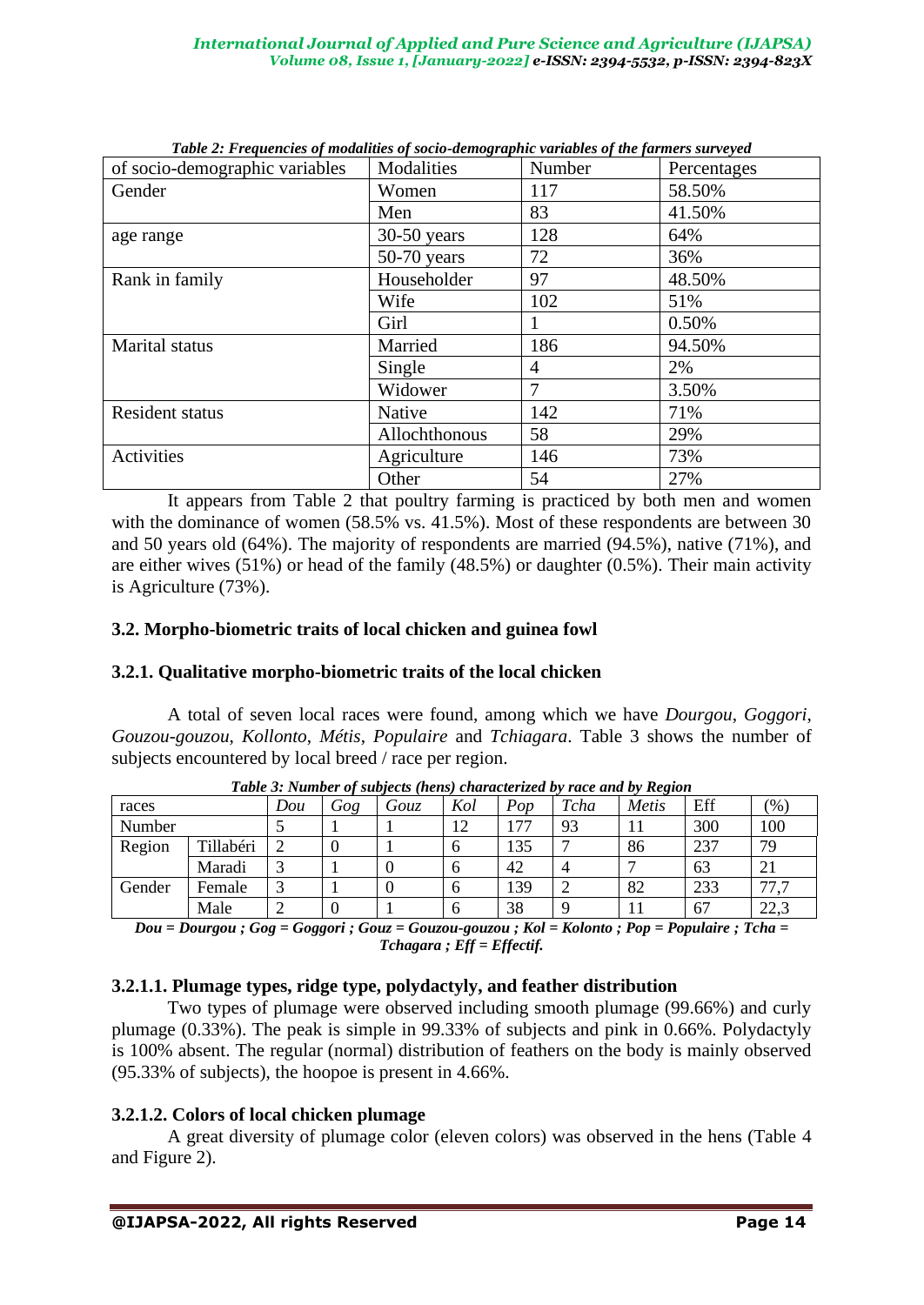|                  | White | mottled | Silver<br>Coucou | Tawny | Froment        | Ermine<br>color | <sub>0</sub> -<br>Thousand   Black<br>flowers |                | Partridge | Red          | Salmo<br>n     |
|------------------|-------|---------|------------------|-------|----------------|-----------------|-----------------------------------------------|----------------|-----------|--------------|----------------|
| <b>Varieties</b> |       |         |                  |       |                |                 |                                               |                |           |              |                |
| Gog              |       |         |                  |       |                |                 |                                               |                |           | $\perp$      |                |
| Gouz             |       |         |                  |       |                |                 |                                               |                |           |              |                |
| Dou              |       |         | $\overline{2}$   |       |                |                 |                                               | $\overline{2}$ |           |              | $\mathbf{1}$   |
| Kol              | 3     |         | 1                | 1     |                | 1               | $\overline{4}$                                |                |           | $\mathbf{I}$ |                |
| <b>Métis</b>     | 4     |         | $\overline{2}$   |       |                | 3               | $\overline{c}$                                |                |           |              |                |
| Tcha             | 7     | 8       | 5                | 18    | $\overline{2}$ | 14              | 3                                             | 11             | 16        | 7            | 1              |
| Pop              | 29    | 13      | 19               | 20    | 10             | 26              | 5                                             | 10             | 30        | 13           | 2              |
| Eff              | 44    | 21      | 29               | 40    | 12             | 44              | 14                                            | 23             | 47        | 22           | $\overline{4}$ |
| $\frac{0}{0}$    | 14.7  | 7       | 9.6              | 13.3  | $\overline{4}$ | 14.7            | 4.7                                           | 7.7            | 15.7      | 7.3          | 1.3            |

|  |  | Table 4: Colors of local chicken plumage |
|--|--|------------------------------------------|
|  |  |                                          |

It appears from Table 4 that 15.7% have partridge plumage; 14.7% have white, same frequency observed for ermine color plumage and 13.3% have tawny plumage. All colors were observed in the Popular and *Tchagara* races / varieties.



# **3.2.1.3 Color of tarsi and legs**

The chicken legs can be white (57%), gray (33.33%), yellow (4.86%) or black (4.86%) as shown in Table 5. The same colors are found in the tarsi with 58.13%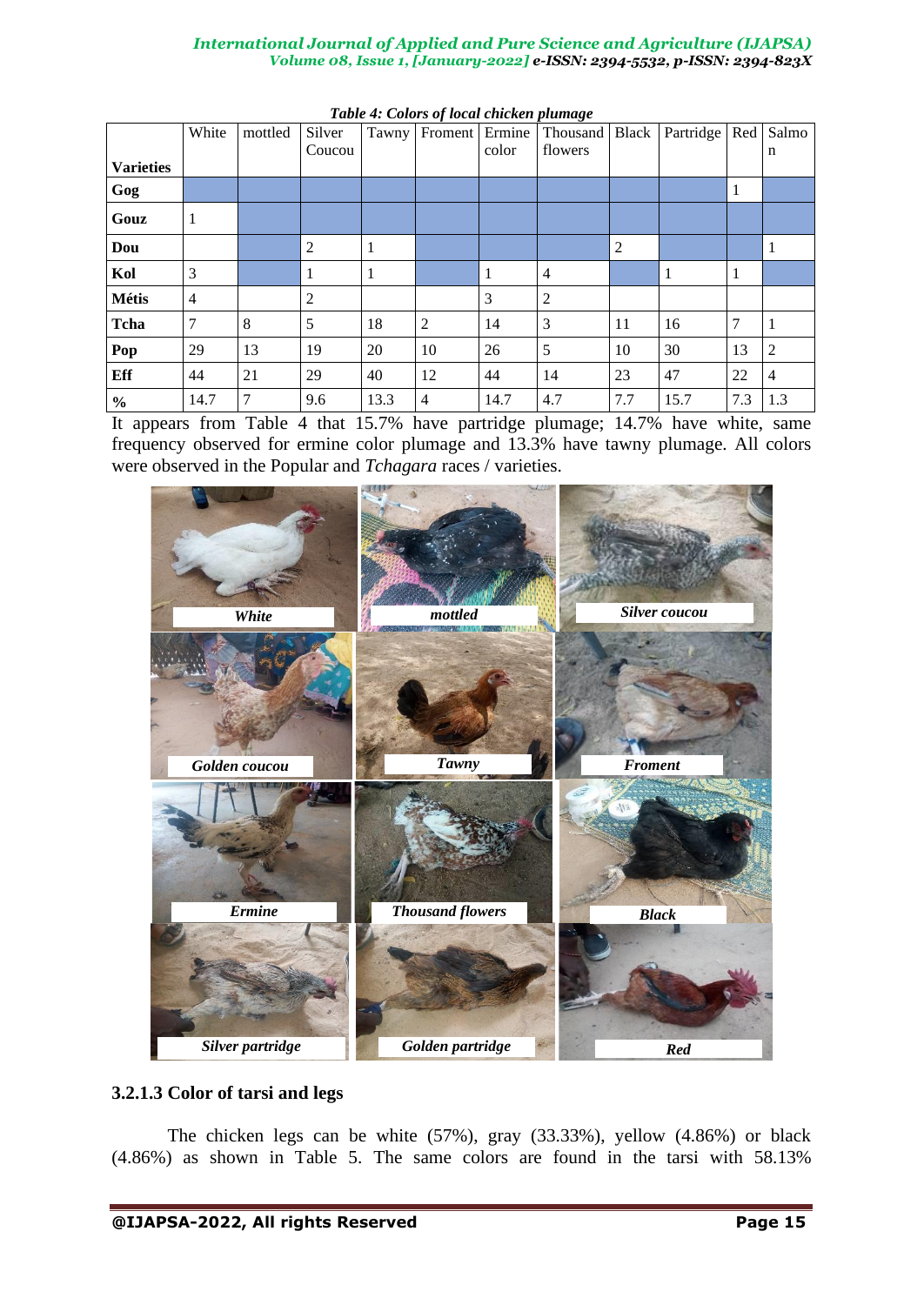respectively; 31.83%; 5.19% and 4.84% of frequencies (Table 5). The white coloring of the tarsi and legs concerns all varieties.

| <b>Varieties</b> | <b>Tarsi</b> |       |               |              | legs         |       |                     |      |
|------------------|--------------|-------|---------------|--------------|--------------|-------|---------------------|------|
|                  | White        | Gray  | <b>Yellow</b> | <b>Black</b> | <b>White</b> | Gray  | <b>Yellow Black</b> |      |
| Gog              | 0,60         |       |               |              | 0,61         |       |                     |      |
| Gouz             | 0,60         |       |               |              | 0,61         |       |                     |      |
| Dou              | 2,38         | 1,09  |               |              | 2,44         | 1,04  |                     |      |
| Kol              | 4,17         | 3,26  | 13,33         |              | 4,88         | 3,13  | 7,14                |      |
| <b>Métis</b>     | 3,57         | 1,09  | 26,67         |              | 4,27         |       | 28,57               |      |
| Tcha             | 25,60        | 40,22 | 13,33         |              | 26,22        | 38,54 | 14,29               |      |
| Pop              | 63,10        | 54,35 | 46,67         | 100          | 60,98        | 57,29 | 50                  | 100  |
| % rélatif        | 58.13        | 31.83 | 5.19          | 4.84         | 56.94        | 33.33 | 4.86                | 4.86 |

*Table 5: Color frequencies of tarsi and legs in different varieties of local chicken*

# **3.2.1.4. Beak color**

The color of the beak in local varieties of chicken in Niger is predominantly white (51.7%). This coloring is observed in all varieties. It is followed by the black coloration (28.7%) (Table 6).

| <b>Varieties</b> | White | $\cdot$<br><b>Black</b> | <br><b>Brown</b> | <b>Yellow</b> | ັ<br><b>Red</b> | Gray |
|------------------|-------|-------------------------|------------------|---------------|-----------------|------|
| Dou              | 1.9   | 2.3                     |                  |               |                 |      |
| Gog              | 0.6   |                         |                  |               |                 |      |
| Gouz             | 0.6   |                         |                  |               |                 |      |
| Kol              | 5.2   | 1.2                     | 13.6             |               |                 |      |
| Métis            | 3.9   | 2.3                     | 4.5              | 8.0           | 75.0            |      |
| Pop              | 56.8  | 59.3                    | 63.6             | 68.0          |                 | 50.0 |
| Tcha             | 31.0  | 34.9                    | 18.2             | 24.0          | 25.0            | 50.0 |
| <b>FR</b>        | 51.7  | 28.7                    | 7.3              | 8.3           | 1.3             | 2.7  |

*Table 6: Frequencies of beak color in the different varieties of local chicken in Niger*

# **3.2.1.5. Eye colour**

The overwhelming majority of subjects (91.3%) all varieties combined have an orange coloring of the eyes (Table 7).

| Table 7: Frequencies of eye color |        |        |     |              |  |  |  |
|-----------------------------------|--------|--------|-----|--------------|--|--|--|
| Varieties                         | Orange | Yellow | Red | <b>Brown</b> |  |  |  |
| Populaire                         | 162    | 12     | 3   |              |  |  |  |
| Tchagara                          | 83     |        |     | 3            |  |  |  |
| Dourgou                           |        |        |     |              |  |  |  |
| Gogori                            |        |        |     |              |  |  |  |
| Gouzou-Gouzou                     |        |        |     |              |  |  |  |
| Kolonto                           | 12     |        |     |              |  |  |  |
| Métisse                           | 10     |        |     |              |  |  |  |
| Total                             | 274    | 19     |     | 3            |  |  |  |
| Fr                                | 91.3   | 6.3    | 1.3 | 1.0          |  |  |  |

# **3.2.1.6. Eggshell color**

A total of 65.33% of females were laying eggs at the time of the survey. All varieties except *Gouzou-Gouzou* were represented. Two colors were observed for the eggshell, in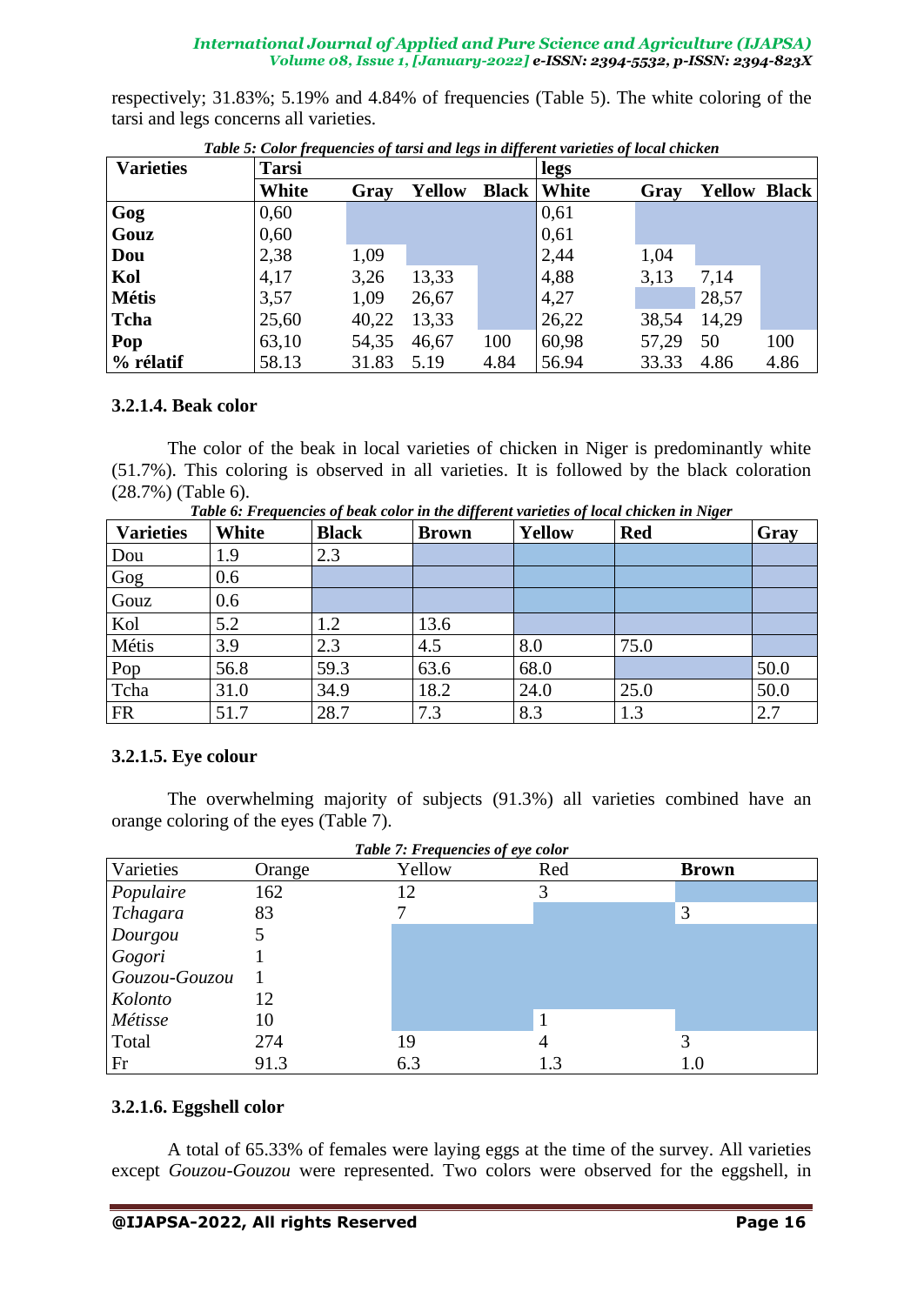particular the white (82.14%) observed in all the varieties encountered in laying, and the brown (17.86%) observed in the *Tchagara* and *Popular* varieties. The color of the eggshell is white in *Kolonto*, *Dourgou* and *Métis* and white and brown in *Populaire* and *Tchagara* (Table 8).

| <b>Varieties</b> | White          | <b>Brown</b> |  |
|------------------|----------------|--------------|--|
| Dourgou          | $\overline{2}$ |              |  |
| Goggori          | 1              |              |  |
| Kolonto          | 5              |              |  |
| Métis            | 3              |              |  |
| Populaire        | 94             | 22           |  |
| Tchagara         | 56             | 13           |  |
| Total            | 161            | 35           |  |
| Fr               | 82.1           | 17.9         |  |

# **3.2.1.7. Mumps color**

People with white mumps are the most common (48%). They concern all varieties encountered exception of *Gogori* and *Gouzou - Gouzou*. Red mumps are observed in all varieties and represent 30.7% of the population. Gray and black colored mumps were observed only in the *Popular* and *Tchagara* varieties (Table 9).

| Table 9: Mumps color frequencies |       |      |              |               |            |  |  |  |
|----------------------------------|-------|------|--------------|---------------|------------|--|--|--|
| <b>Varieties</b>                 | White | Gray | <b>Black</b> | Red and White | <b>Red</b> |  |  |  |
| Dou                              | 1,4   |      |              |               | 3,3        |  |  |  |
| Gog                              |       |      |              |               | 1,1        |  |  |  |
| Gouz                             |       |      |              |               | 1,1        |  |  |  |
| Kol                              | 2,1   |      |              | 5             | 7,6        |  |  |  |
| Métis                            | 0,7   |      |              | 7,5           | 7,6        |  |  |  |
| Pop                              | 60,4  | 50   | 50           | 65            | 54,3       |  |  |  |
| Tcha                             | 35,4  | 50   | 50           | 22,5          | 25         |  |  |  |
| <b>FR</b>                        | 48    | 1,3  | 1,3          | 13,3          | 30,7       |  |  |  |

#### **3.2.1.8 Barbel color**

The color of the Barbel is mainly red (93.7% of the subjects studied). This coloring of the barbels is observed in all the local varieties of chicken from Niger. However, subjects with white and black colored barbel are observed in the *Popular* and *Tchagara* varieties (Table 10).

| <b>Variities</b> | Red | Red & black Black | White | <b>Red &amp; White</b> |
|------------------|-----|-------------------|-------|------------------------|
| Dourgou          |     |                   |       |                        |
| Goggori          |     |                   |       |                        |
| Gouzou-          |     |                   |       |                        |
| gouzou           |     |                   |       |                        |
| Kolonto          | 12  |                   |       |                        |
| Métis            | 11  |                   |       |                        |
| Tchagara         | 169 |                   |       |                        |

*Table 10: Barbel color frequencies according to chicken varieties*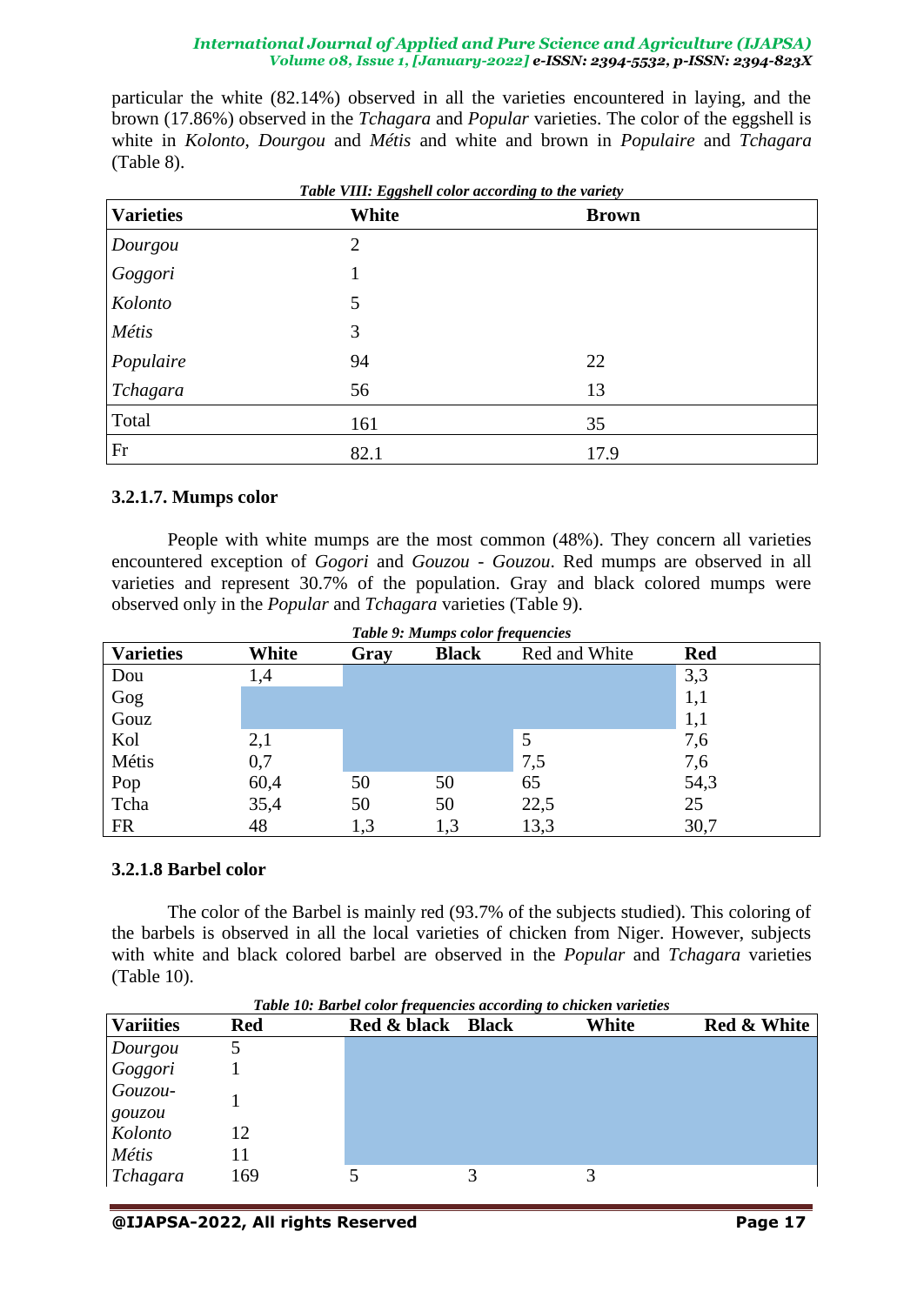| Populaire<br>$\mathbf{r}$<br>~ | ◡▱     |       |     |   |          |
|--------------------------------|--------|-------|-----|---|----------|
| Total                          | 201    |       |     |   |          |
| Fr                             | -<br>، | ر . ب | . . | . | -<br>◡., |

# **3.2.1.9 Skin and earlobe color**

The skin is white in most subjects (98.3%). However, the black color was observed in the varieties *Dourgou* (0.3%), *Populaire* (0.3%) and *Tchagara* (1%). Earlobe's color is predominantly white (98.7%) for all varieties. However, sujects with a gray (0.3%), black (0.3%) and red-white earlobe are found respectively in the *Popular, Tchagara*, *Dourgou* and *Populaire* varieties.

# **3.2.2 Quantitative morpho-biometric characters of local chicken**

Table 11 presents the mean and standard deviation of the quantitative morphobiometric variables measured in local chickens. Average values of 1179.8 g; 8.19 cm; 35.54 cm; 27.47 cm; 3.76 cm; 17.65 cm; 2.33 cm; 2.99 cm and 39.77 cm were obtained respectively for the live weight (W), the length of the tarsus (LT), the length of the body (LB), the thoracic perimeter (TP), the tarsus circumference (TC), wing length (LW), barbel length (LBa), beak length (Lb) and wing span (WS). With exception of LW and Lb, *Kolonto* variety is the one with the highest mean values of all parameters, followed by the *Métis* and the *Popular* varieties. The *Dourgou* variety exhibits much smaller mean values for LT, LW and WS.

| <b>Paramètres</b> | Dourgou |                  | Goggori       | gouzou-         | <b>Kolonto</b> |       | <b>Metis</b>  |                  | Populaire     |       | <b>Tchagara</b> |       | Moyenne             |
|-------------------|---------|------------------|---------------|-----------------|----------------|-------|---------------|------------------|---------------|-------|-----------------|-------|---------------------|
|                   |         |                  |               | gouzou          |                |       |               |                  |               |       |                 |       |                     |
| W(g)              | 990     | $\pm$            | $1058 \pm$    | $1255 \pm 1255$ | $1494,41 \pm$  |       | $1378,63 \pm$ |                  | $1147,40 \pm$ |       | $935,20 \pm$    |       | $1179.8 \pm 552.02$ |
|                   | 140,35  |                  | 1058          |                 | 465,43         |       | 495,09        |                  | 258,65        |       | 191,89          |       |                     |
| $LT$ (cm)         | 5,68    | $\pm$            | $8,5 \pm 8,5$ | $9 \pm 9$       | 9,61           | $\pm$ | 9.35          | $\boldsymbol{+}$ | 7,46          | $\pm$ | 7,77            | $\pm$ | $8,19 \pm 4,15$     |
|                   | 0.75    |                  |               |                 | 1,41           |       | 1,34          |                  | 0,99          |       | 7,10            |       |                     |
| $LB$ (cm)         | 33,10   | $\pm$            | $34 \pm 34$   | $34 \pm 34$     | 39,27          | $+$   | 38,66         | $\boldsymbol{+}$ | 35,19         | $+$   | 34,60           | $\pm$ | $35,54 \pm 12,59$   |
|                   | 1,81    |                  |               |                 | 5,38           |       | 4,70          |                  | 3,81          |       | 4,44            |       |                     |
| $TP$ (cm)         | 26,30   | $\pm$            | 28,5<br>$\pm$ | $28,5 \pm 28,5$ | 29,23          | $\pm$ | 28,07         | $\pm$            | 26,56         | $\pm$ | 25,18           | $\pm$ | $27,47 \pm 10,88$   |
|                   | 3,56    |                  | 28.5          |                 | 3,85           |       | 5,25          |                  | 3.91          |       | 2,65            |       |                     |
| $TC$ (cm)         | 3,68    | $\boldsymbol{+}$ | $3.6 \pm 3.6$ | $3,8 \pm 3,8$   | 4,15           | $\pm$ | 4,01          | $\,+\,$          | 3,81          | $\pm$ | 3,33            | $\pm$ | $3.76 \pm 1.79$     |
|                   | 0,57    |                  |               |                 | 0,50           |       | 0,57          |                  | 2,97          |       | 0,52            |       |                     |
| $LW$ (cm)         | 14,50   | $\pm$            | $19 + 19$     | $19 \pm 19$     | 19,04          | $+$   | 19,59         | $+$              | 16,57         | $\pm$ | 15,91           | $\pm$ | $17,65 \pm 6,84$    |
|                   | 1,96    |                  |               |                 | 1,78           |       | 1,93          |                  | 2,58          |       | 1,69            |       |                     |
| $LBa$ (cm)        | 1,70    | $\pm$            | $1.5 \pm 1.5$ | $4 \pm 4$       | 3.59           | $\pm$ | 2,93          | $\pm$            | 1,65          | $\pm$ | 0.94            | $\pm$ | $2.33 \pm 1.74$     |
|                   | 0,34    |                  |               |                 | 3,22           |       | 1,38          |                  | 1,06          |       | 0,74            |       |                     |
| $Lb$ (cm)         | 2,68    | $\pm$            | $3.3 \pm 3.3$ | $3.3 \pm 3.3$   | 3,15           | $\pm$ | 3,20          | $\pm$            | 2,79          | $\pm$ | 2,56            | $\pm$ | $2.99 \pm 1.4$      |
|                   | 0,70    |                  |               |                 | 0,49           |       | 0.45          |                  | 1,11          |       | 0,51            |       |                     |
| $WS$ (cm)         | 34,90   | $\pm$            | $43 \pm 43$   | $35,5 \pm 35,5$ | 44,08          | $\pm$ | 43,58         | $\pm$            | 39,48         | $\pm$ | 37,85           | $\pm$ | $39,77 \pm 14,15$   |
|                   | 2,70    |                  |               |                 | 7,15           |       | 3,07          |                  | 3,93          |       | 3,76            |       |                     |

*Table 11: Quantitative characteristics of local chickens according to the varieties*

*NB: W = Live weight; LT= Length of the tarsus; LB= Body length; TP= Thoracic perimeter; TC= tarsus circumference; LW= Wing length; Lba= Length of the barbel; Lb= Length of the beak; WS= Wing span.*

# **3.3 Morpho-biometric characteristics of the local guinea fowl**

Five local varieties of guinea fowl were observed, including *Angoulou*, *Hwaraa*, *Jaa*, *Koural fataké* and *Zabako*. Figure 3 illustrates these different varieties.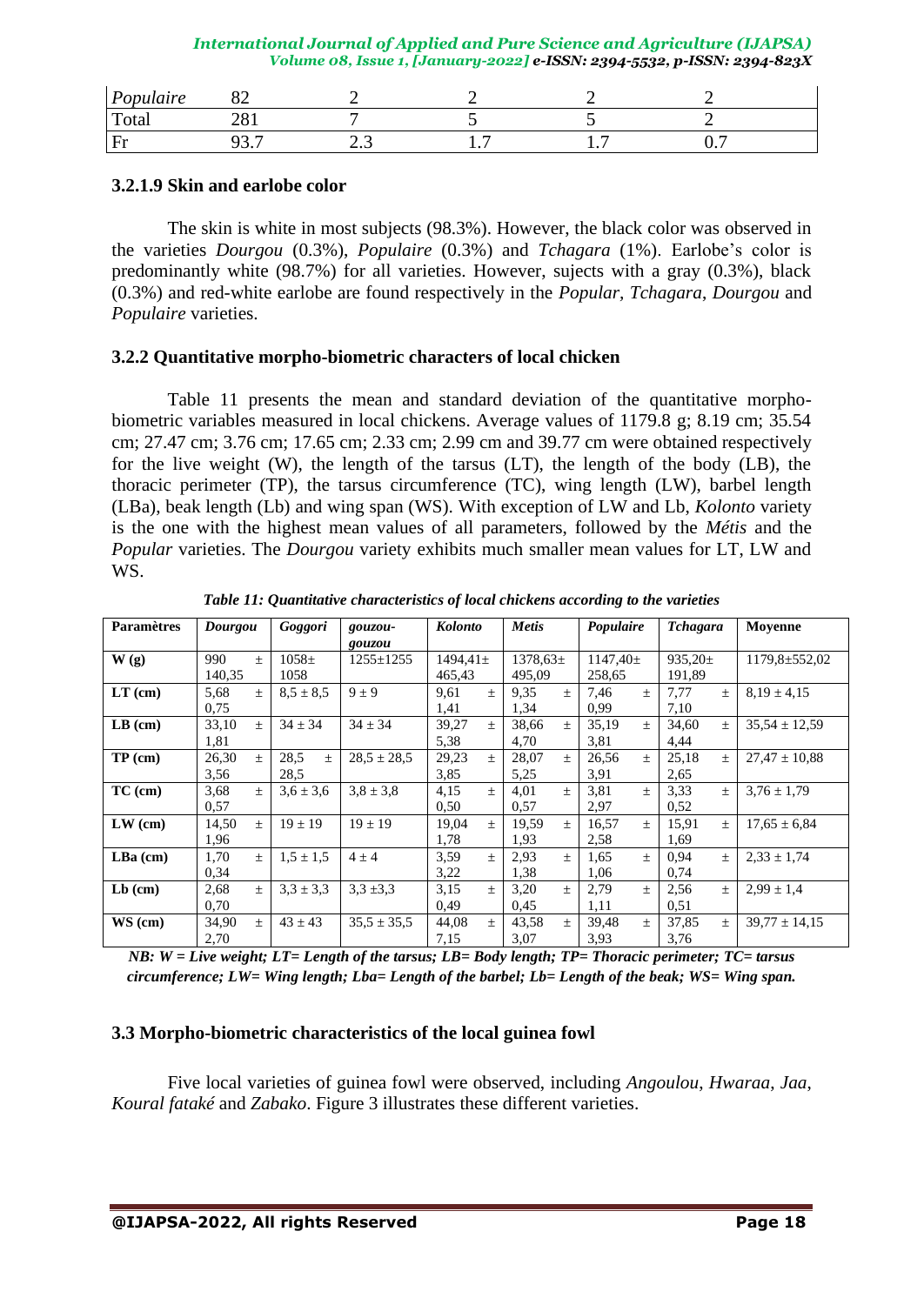

Angoulou (Black color)



Hwaraa (White color)



Jaa (Red color)



Koural Fataké (ash to light gray)



Zabako (Gray color)

*Figure 3: genetic diversity of the local guinea fowl*

# **3.3.1. Plumage color**

In local guinea fowl, subjects with gray plumage are the most represented 78%, then those whose feather color is ash 8% and finally those with a white color 7% (Table 12).

| Table 12: Plumage color frequencies of Niger guinea fowl |               |                   |  |  |  |
|----------------------------------------------------------|---------------|-------------------|--|--|--|
| Plumage color                                            | Vareties      | Frequency $(\% )$ |  |  |  |
| White                                                    | Hwarra        |                   |  |  |  |
| Ash                                                      | Koural fataké |                   |  |  |  |
| Gray                                                     | Zabako        | 78                |  |  |  |
| <b>Marron</b>                                            | Jaa           | 4                 |  |  |  |
| <b>Black</b>                                             | Angoulou      |                   |  |  |  |

# **3.3.2. Leg color**

Different coloring of the legs was observed in the local guinea fowl of Niger. As shown in Figure 4, it is in particular white, gray, yellow, black, black-white or orange.



*Figure 4: Leg color in guinea fowl in Niger*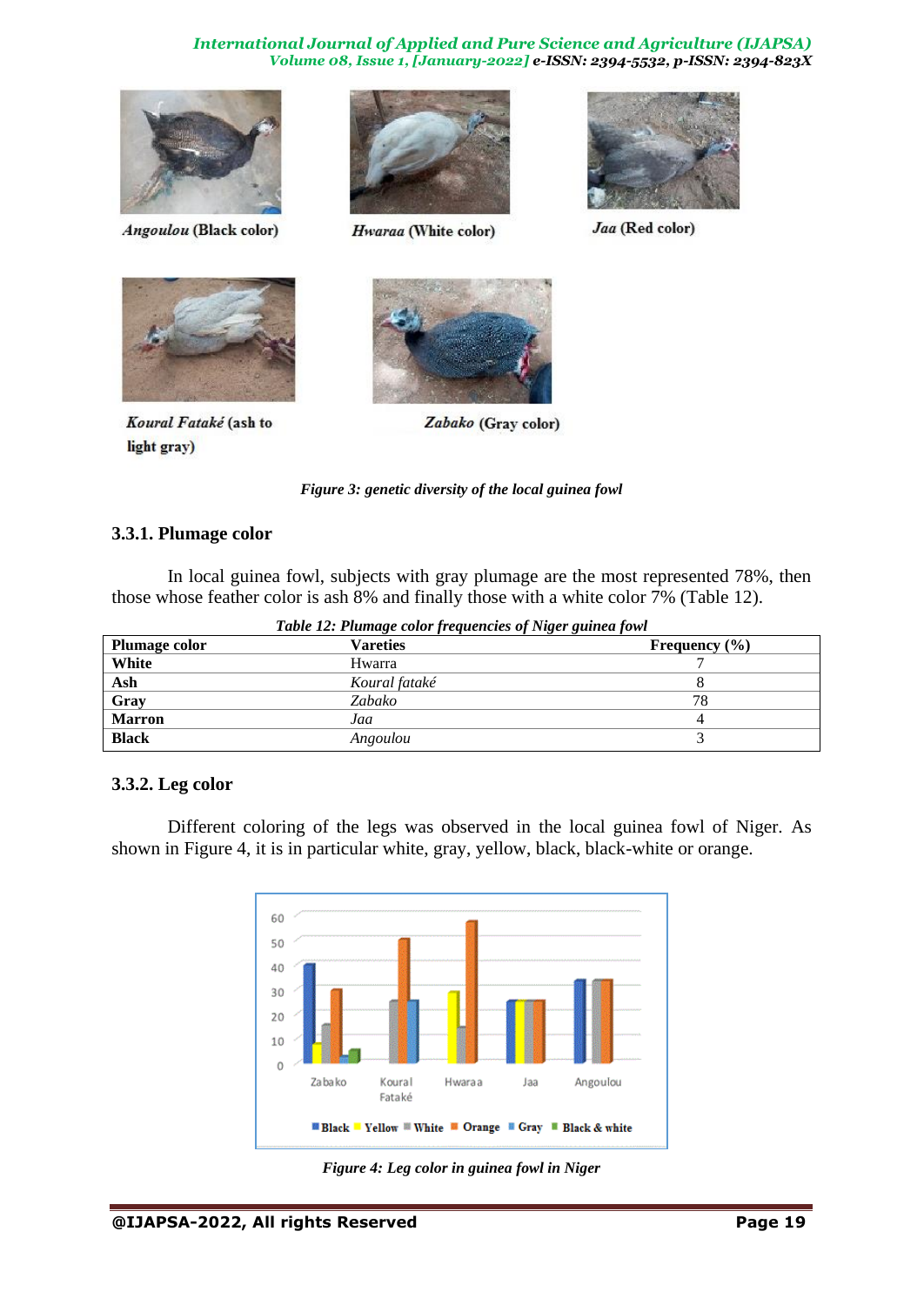The leg color is white, black or orange in the *Angoulou* variety (33% each color). It is predominantly orange in the *Hwaraa* and *Koural fataké* varieties and black or orange in the *Zabako* variety. However, in the *Jaa* variety, the legs can be white, yellow, black or orange.

### **3.3.3. Beak color**

The beak color is red in the Hwara, Jaa and Zabako varieties. This color also dominates in the Angoulou and Koural fataké varieties where it is possible to observe subject whith black beak (33% and 12.5% respectively).

### **3.3.4. Eye colour**

The eye colors of guinea fowl *Jaa* and *Angoulou* is uniformly brown (100%). For the remains an intra-breed diversity of eye color is observed. Thus, the eyes are mainly brown 62.5%, 85.9% and 51.1% for respectively *Koural fataké*, *Zabako*, and *Hwaraa* varieties; they can be orange (12.5%) or pearl (25%) in the *Koural fataké* variety*;* orange (2.6%) or pearl (11.5%) in the Zabako variety, pearl (42.9%) in the Hwaraa guinea fowl.

### **3.3.5. Eggshell color**

All the varieties present a brown coloration for the eggshell (100%) except the *Hwaraa* variety which has in addition to brown (57.1%), a white shell (42.9%).

### **3.3.6. Mumps color**

The red-white color was uniformly present in all varieties and (100%) with the exception of the Zabako variety which also has a white color (1.3%).

# **3.3.7. Barbel color**

The red-white color is present in all the varieties with different proportions namely 85.7% of the *Hwaraa,* 75% of the *Jaa*, 100% of the *Angoulou*, 62.8% of the *zaboko* and 62.5% of the *Koural fataké* varieties. And among those with a red color, the *Koural Fataké* variety is the most represented with a proportion of 37.5%. However, the *Zabako* variety additionally exhibits a red-white-blue coloration 5.1% (Figure 5).



*Figure 5: Barbell color in Niger guinea fowl*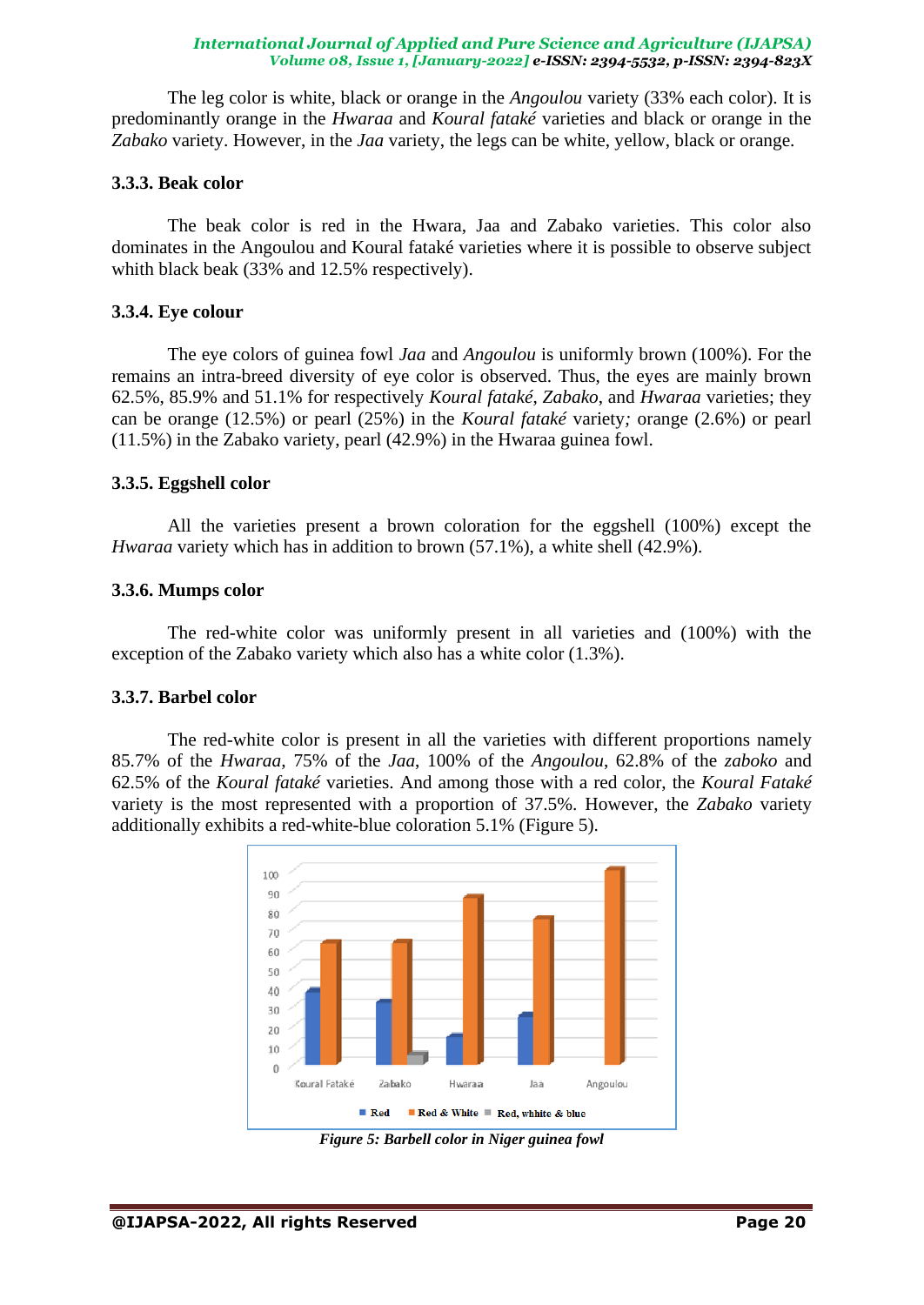# **3.3.8. Ear lobe color**

For guinea fowl, as in chickens, all varieties have a white earlobe coloration, moreover, the black color is only observed in the *Angoulou* variety representing 33.3% and the gray color in the *Zabako* variety representing 11, 5%.

### **3.3.9. Tarsus color**

All the tarsal color diversity is observed in the variety *zaboko* with a predominance of black. In the *Koural Fataké* and *Angoulou* varieties, the colors yellow respectively black are not observed. However, In *Hwaraa* guinea fowl, black and gray tarsi colorations were not observed (Figure 6).



*Figure 6: Tarsal color in Niger guinea fowl*

# **3.3.10. Skin color**

All varieties have a white color of the skin, however *Zaboko* variety also exhibits gray, yellow and black colorings.

# **3.3.11. Quantitative morpho-biometric parameters of the local guinea fowl**

Table XIII presents the means and standard deviations of the quantitative morphobiometric variables measured in local guinea fowl. Means values of 1137.69 g; 6.99 g; 40.71 g; 29.07 g; 3.58 g; 17.52 g; 1.9 g; 2.5 g; 41.38 g and 1.2 g were obtained respectively for W, LT, LB, TP, TC, LW, LBa, Lb, WS and RH. For all these parameters studied, *Angoulou* variety exhibited the highest average values with the exception of TT and HC. The lowest live weight values were obtained in guinea fowl *Hwaraa* (1027.85 g) and Jaa (1057.50 g).

*Table XIII: Means and standard deviations of the values of the quantitative parameters of the local guinea fowl in Niger*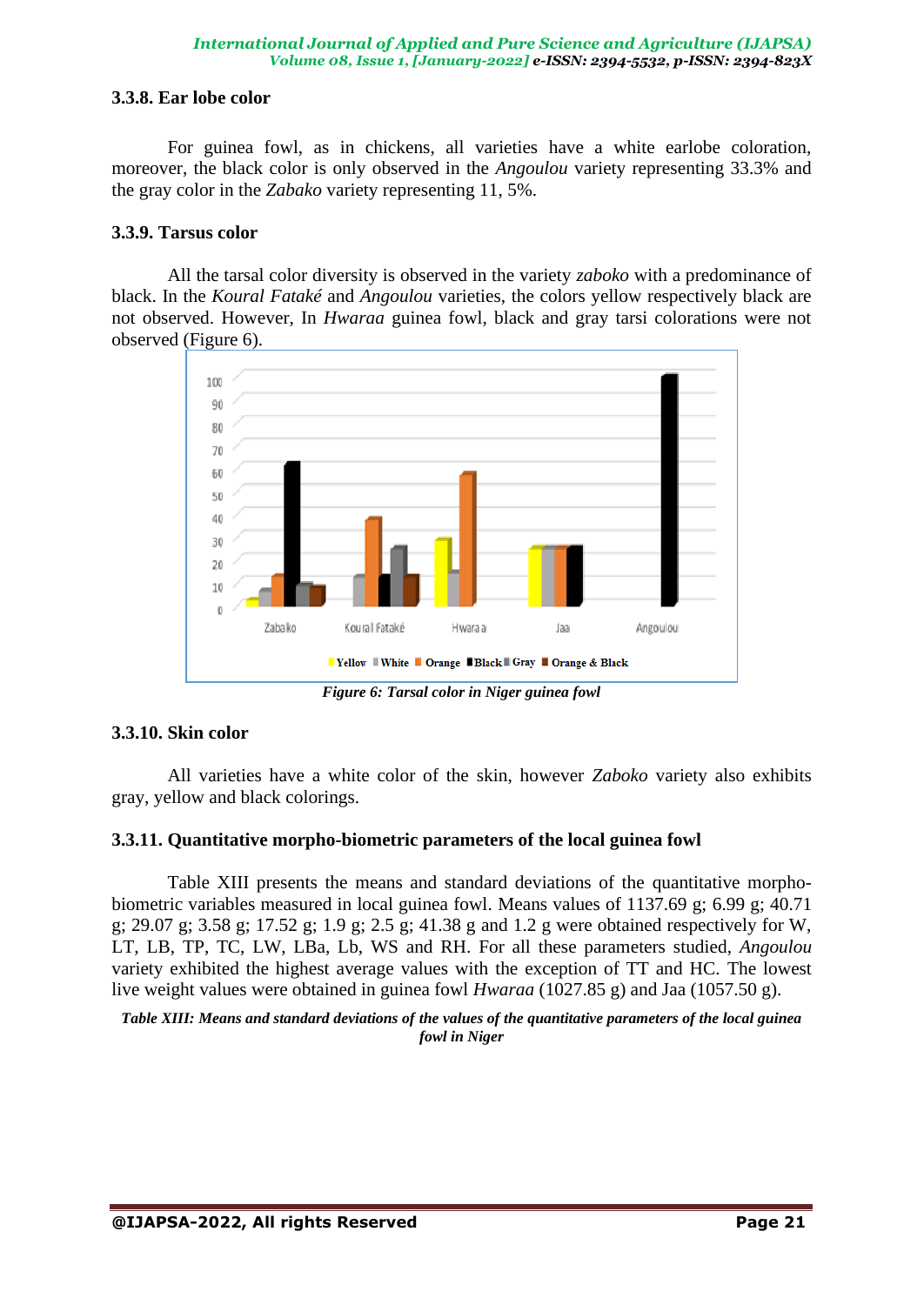| Paramètr<br>es | Angoulou               | Hwaraa             | Jaa                | Koural fataké        | Zabako             | Moyenne            |
|----------------|------------------------|--------------------|--------------------|----------------------|--------------------|--------------------|
| W(g)           | $1261,66 \pm$<br>301,7 | $1027.9 \pm 175.9$ | $1057.5 \pm 198.1$ | $1103,12 \pm 221,29$ | $1238.3 \pm 409.8$ | $1137.7 \pm 261.4$ |
| $LT$ (cm)      | $7,73 \pm 0,25$        | $6,94 \pm 0,66$    | $6,72 \pm 1,00$    | $6,67 \pm 0,49$      | $6,93 \pm 1,18$    | $6,99 \pm 3,58$    |
| $LB$ (cm)      | $43,60 \pm 2,42$       | $41,10 \pm 3,92$   | $39,62 \pm 1,79$   | $38,43 \pm 3,23$     | $40.81 \pm 4.28$   | $40.71 \pm 3.12$   |
| $TP$ (cm)      | $30,73 \pm 3,26$       | $28,82 \pm 2,55$   | $27 \pm 2,04$      | $30.32 \pm 3.68$     | $28,48 \pm 5,34$   | $29.07 \pm 3.37$   |
| $TC$ (cm)      | $3,63 \pm 0,32$        | $3.57 \pm 0.37$    | $3,72 \pm 0,17$    | $3,28 \pm 0,21$      | $3,74 \pm 0,64$    | $3,58 \pm 0,34$    |
| $LW$ (cm)      | $19,33 \pm 0,57$       | $17.37 \pm 0.83$   | $16,62 \pm 3,81$   | $16.36 \pm 2.51$     | $17.96 \pm 2.48$   | $17,52 \pm 2,04$   |
| $LBa$ (cm)     | $2,60 \pm 0,60$        | $1,90 \pm 0.59$    | $1,20 \pm 0,14$    | $1,73 \pm 0.55$      | $2.07 \pm 1.98$    | $1.9 \pm 0.77$     |
| $Lb$ (cm)      | $2,63 \pm 0,15$        | $2,54 \pm 0.19$    | $2,42 \pm 0,28$    | $2,46 \pm 0,23$      | $2,46 \pm 0.37$    | $2,5 \pm 0,24$     |
| $WS$ (cm)      | $46.13 \pm 1.50$       | $41,52 \pm 2,10$   | $38,12 \pm 7,19$   | $38,81 \pm 2,89$     | $42.33 \pm 5.14$   | $41,38 \pm 3,76$   |
| $RH$ (cm)      | $1 \pm 1$              | $0.95 \pm 0.67$    | $1,27 \pm 0,22$    | $1,42 \pm 0,51$      | $1,39 \pm 0,46$    | $1,2 \pm 0.57$     |

*NB: W = Live weight; LT= Length of the tarsus; LB= Body length; TP= Thoracic perimeter; TC= tarsus circumference; LW= Wing length; Lba= Length of the barbel; Lb= Length of the beak; WS= Wing span; RH = Ridge Height*

# **3.4 Discussion**

# **3.4.1. Typology of breeders of local chicken and guinea fowl**

The present study has shown that raising local chickens is a predominantly female activity. This is reported in the literature from sub-Saharan Africa [9], [10], [11]. This result is in contradiction with that obtained in India [12] and Togo [13], where traditional chicken breeding is a man's business. The predominance of women observed in our survey is linked to the fact that raising local chickens is a traditionally female activity in most African countries. To fight against poverty which generally affects women and children, institutional support for local chicken farming coupled with raising the female school attendance rate in rural areas would be essential.

# **3.4.2. Morpho-biometric characteristics of the local hen**

The phenotypic characterization, shows a diversity of races, this probably indicates the existence of genetic variability. Indeed, according to [14], this phenotype variability characterizes local chickens and indicates the presence of several morphological mutations that result from domestication and random reproduction. However, the light colors, notably the white plumage and the barred or cuckoo present at about 20% in the total population, may suggest a relatively high level of dilution of local genes through the introduction of the strains.

Two types of plumage (smooth and curly) are observed in local breeds of chicken in Niger. This result corroborates that of [15] in Senegal. However, [16] in Benin and [17] in Côte d'Ivoire observed three types of hen plumage. Regarding the coloring of the plumage, several colors can be distinguished, but the most frequent is the partridge in accordance with the results obtained by [18] and [13] in Togo. This result differs from those obtained on local breeds of chicken in Benin [16], Cameroon [10] and [19] and Senegal where the most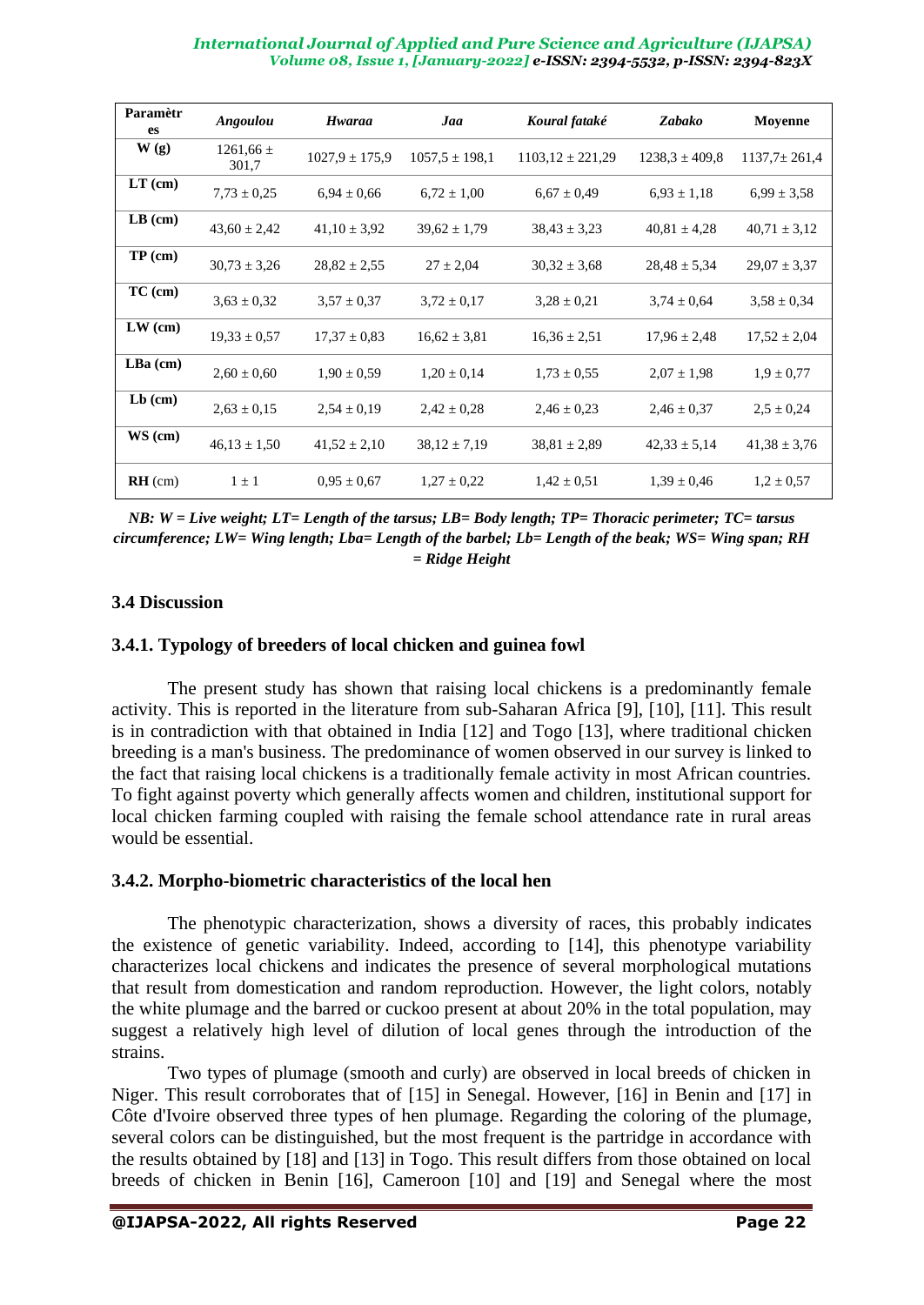frequent colors are black and fawn respectively. The normal distribution of feathers on the body was observed with high frequencies in accordance with those obtained by [20] in Niger. However, our results are restrictive of those described by [13] and [19], who observed two other phenotypes that were not encountered in our study, notably the naked neck and feathery tarsi phenotypes. The normal distribution of the widely represented feathers would probably be the consequence of a relative homogeneity of climatic conditions in Niger. The legs and tarsi are mostly white. Our observations are in agreement with those of [21], [10], [19], [22] and [20]. This result differs from those obtained on chickens from Nigeria by [23] where the most frequent are hens with black tarsi. Hens with green or steel blue tarsi reported in Cameroon [10] and [19] were not observed in this study. The presence of the yellow coloration of the tarsi and legs could reflect the degree of penetration of exotic genes in the local hen population. Unlike the results obtained by [19] in Cameroon, who report a predominance of horn bill (48.7%), our study shows that 51.7% of hens in Niger have a white bill color. Regarding eye color, our study revealed that the majority of chickens in Niger have orange eyes (91.3%). This percentage is distant from 58.2% and 86% observed respectively by [19] in Cameroon and [20] in Niger. The same is true for [1] in Cameroon where the orange-red color is dominant. According to the latter this color corresponds to the wild type. Which means that crossbreeding probably did not have major effects on the genes controlling eye color. The color of the mumps is varied (white, red, red-white, gray and black), but, the most encountered is the color white as in the majority of studies carried out in West Africa [21], [17]. Nevertheless, a predominance of the red-white color is observed by [13] in Togo. There is a predominance of the red color of the barbels (93.7%). The same observation was made by [19] who reports that 87.8% of chickens in Cameroon have red barbels. White skin color is observed in 98.3% of chickens according to observations by [21], [19] and [13] with 93.4% 39.4% and 76% respectively.

The weight obtained is higher than that observed in Senegal [21] but lower than the observations of [19] in the western highlands of Cameroon. The polymorphism exhibited by the different phenotypic types of chickens from Niger is consistent with that observed by most authors from West Africa. Indeed, this diversity justifies the preference of rural breeders for the heavier types when it comes to producing meat and for the lighter types for egg production. The biometric characteristics of the local chicken studied, vary with the morphological type. There are differences between varieties for all the characteristics considered. We also note that, like the weight, all the other quantified characters are lower in the *Dourgou*, and significantly higher in the *Kolonto*. This great diversity can be used as a basis for the establishment of hardy and more performing strains through crosses and selections. A concomitant improvement in breeding conditions should make it possible to increase the productivity of the local chicken to make them, particularly in traditional environments, a less expensive source of quality proteins. However, the still insufficient information on the degree of similarity of the different phenotypes encountered still poses a problem in the choice of samples for improvement and preservation.

### **3.4.3. Morpho-biometric characteristics of the local guinea fowl**

Five colors of plumage were observed in our study, in accordance with the observations of [24] and [25] in Niger. They are black, white, brown, ash to light gray and gray which correspond respectively to the varieties *Angoulou*, *Hwaraa*, *Jaa* or red guinea fowl, *Koural fataké* and *Zabako*. The gray color of the plumage in other words the *Zabako* variety predominates (78%). The five plumage colors encountered are part of 9 plumage colors (Brown, White, Lavender or Ash, Pearl Gray, Coral Blue, Brown Pied, Pearl Gray Pied Pied, Bronze Pied and Bronze) observed in 3 regions of Ghana [26]. The red, white-red,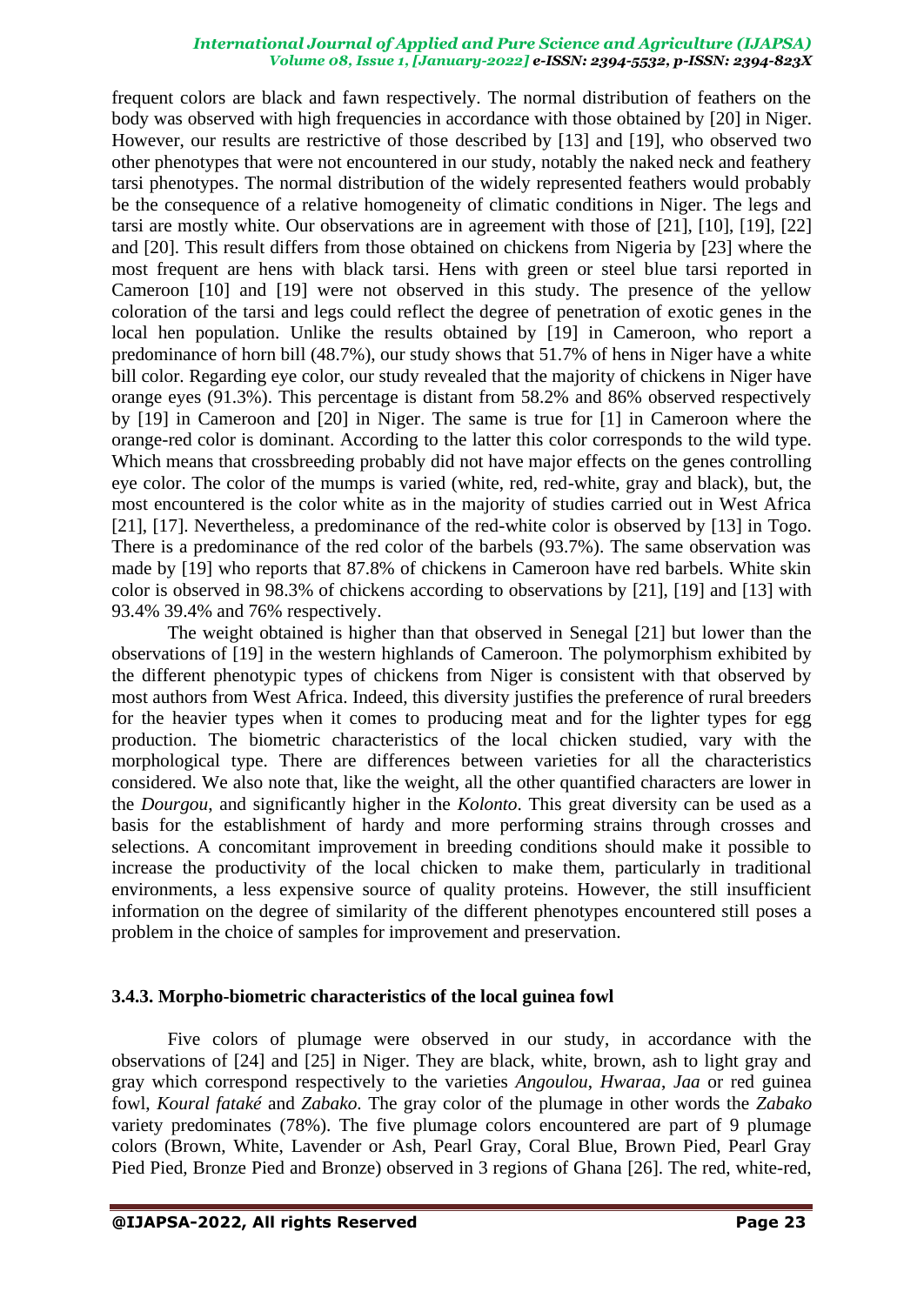red-white-blue colors of the barbels are comparable to the red, red-white and blue colors reported by [25] and [27]. Our results are comparable to the eleven (11) tarsi colors (whiteyellow, white-brown, black-ash, black-white, orange, black, orange-white, light orange, orange-black, red-white, red-black) reported. by [25]. Since color plays a role in the absorption and reflection of ultraviolet radiation, birds with black phenotypic characteristics may be more sensitive to heat stress under intense sunlight. Birds with white plumage characteristics, on the other hand, may be more tolerant of the same conditions. For the peasants, this variation in the colors of the plumage has certain advantages: for example, due to the lack of labeling means, the breeders use certain traits, such as the color and patterns of the feathers, to distinguish their guinea fowl from one author to another [28].

The *Hwaraa* variety is the lightest variety and the heaviest Zabako. The same observation was made by [29] who describes *Hwaraa* as the variety with the smallest size and with the lightest carcass. Unlike the results of [25], who announces that there is no significant difference between the five (5) varieties of local guinea fowl, our study shows a big difference between these varieties. Indeed, the *Hwaraa* and the *Jaa* are the lightest compared to the *Zabako* and *Angoulou* which are the heaviest. The mean value of the PT (29.07cm) was close to that of [30] and that of [31] which were 30.15 cm, on the other hand the mean value of the LA obtained (17.52 cm) remains lower than the 23.02 cm and 21.50 cm obtained by these same authors. [32] obtained an average PT value greater (35.37cm) than ours. The average wingspan (41.38) is close to that of 42.77 cm reported by [25] but less than the 45.2 cm obtained by [31]. The mean LC (40.71 cm) was lower than the results of [30], [31] and [27] who obtained 41.75 cm, 42.28 cm and 44.04 cm respectively. Guinea fowls from Niger presented LT (6.99 cm) comparable to those (6.54 cm) reported by [31], shorter compared to those reported by some authors: 8.94 cm [30]; 7.73 cm [32] and 9.68 cm [27]. All the characteristics studied varied according to the countries and the authors. This could be explained by the age of the subjects used which differed from one author to another. In addition, the variety or strain, the environmental conditions in which the subjects live and the method of measurements would help to explain this difference. It should be noted that the measurements in the context of this study were made according to the recommendations described by [6].

# **IV CONCLUSION**

At the end of the work, it emerged that poultry farming is primarily the domain of women (58.5%), people aged 30 to 50 (64%) and married (94.5%). The hen and the guinea fowl of Niger present a great diversity which is explained by the absence of directional selection, by the diversity of the environmental conditions in which these animals live, but perhaps also by the existence of uncontrolled introductions to from commercial strains. Seven varieties of local hens are thus encountered, including *Dourgou*, *Goggori*, *Gouzou-gouzou*, *Kollonto*, *Métis*, *Populaire* and *Tchiagara*, respectively; and five varieties of local guinea fowl including *Angoulou*, *Hwaraa*, *Jaa*, *Koural fataké* and *Zabako*. A great diversity of color was found for the studied characters, it is about the type of plumage, colors of plumage, legs, beak, eyes, shell of the eggs, barbel, earlobe, tarsus, skin and mumps, type of ridge, existence or not of a 5th finger (polydactyly) and distribution of feathers. The varieties of local guinea fowl are mainly distinguished by the color of the plumage. The average weight of the local hen is around 1.179 kg and that of the guinea fowl is 1.137 kg. The different morphological measurements obtained confirm the idea of genetic variability within the population of local hens and guinea fowl. These different variabilities observed constitute an opportunity to improve the productivity of these varieties by selection. The study of the phenotypic diversity of other local populations in the country should be carried out to supplement the information on the overall diversity of this species at the national level and to study the effect of different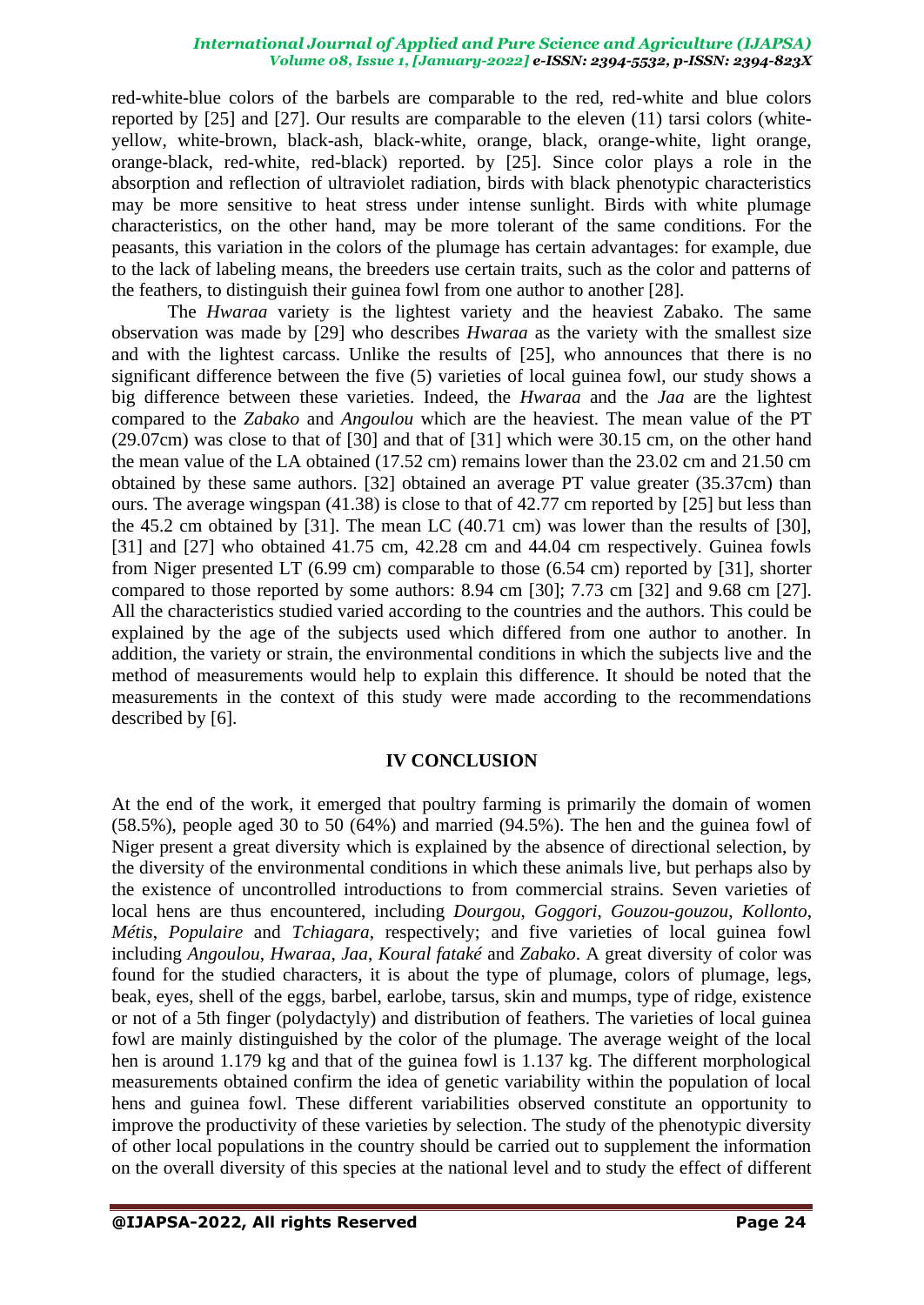climatic conditions on the frequency of certain phenotypes. A molecular analysis will make it possible to better assess the diversity at the genome level of the population of local hens and guinea fowl.

# **REFERENCES**

[1] Fotsa, J.C. 2008. Caractérisation des populations de poules locales (Gallus gallus) au Cameroun. Ph.D thesis, AgroParisTech, p. 301.

[2] Gueye E. F. 2003. Aviculture familiale et aviculture industrielle - Coopération au lieu de compétition. *Bulletin RIDAF*, 13 (2): 1-2.

[3] Gueye E.F. 2003b. Gender issues in family poultry production systems in low- income food-deficit countries. *American Journal of Alternative Agriculture*., 18 (4) : 185-195.

[4] Amadou Moussa, B.; Idi, A.; Benabdeljelil, K. 2010. Aviculture familiale rurale au Niger: alimentation et performances zootechniques. *RIDAF*, 19 (1): 5-12.

[5] RGAC. 2008. Analyse des résultats des enquêtes sur les marchés à bétail et le cheptel aviaire. Recensement général de l'agriculture et du cheptel 2005-2007. Projet GCP/NER/041/EC, MDA/MRA. 99 p.

[6] FAO. 2012. Phenotypic characterization of animal genetic resources. Food and Agriculture Organization of the United Nations. Rome, Italia. *Animal Production and Health Guidelines*, 11: 142 p.

[7] Niger. 2013. Présentation des résultats préliminaires du quatrième (4ieme) Recensement General de la Population et de l'habitat (RGP/H). Ministère des Finances, Institut National de la Statistique., 10 p.

[8] Niger, 2008. Recensement général de l'agriculture et du cheptel 2005 – 2007: dimension genre "élevage sédentaire" 2005/2007. Ministère de l'Agriculture et de l'Elevage., 118 p.

[9] Agbede, G.B.; Teguia, A.; Manjeli, Y. 1995. Enquête sur l'élevage traditionnel des volailles au Cameroun: notes techniques. *Tropicultura.*, 13: 22-24.

[10] Fotsa, J.C.; Pone, D.K.; Manjeli, Y. et Mafeni Mase, J. 2007. Etude des systèmes d'élevage et description phénotypique des poules locales (Gallus gallus) en milieu rural de la Forêt du Cameroun. *Cameroon Journal of Agricultural Science.,* 3 (1): 40 – 47

[11] Ayssiwede, S.B.; Dieng, A.; Houinato, M.R.B.; Chrysostome, C.A.A.M.; ISSA, Y.; Hornick J.L. et Missohou A. 2013. Elevage des poulets traditionnels ou indigènes au Sénégal et en Afrique Subsaharienne : état des lieux et contraintes. *Ann. Méd. Vét.*, 157: 103-119

[12] Nassim, M.; DODUC, L.; Pham Kim, D.; Frederic, F.V.T.; Dang, V.B.: Pascal, L.; Nicolas, A-M. 2011. The Ri chicken breed and livelihoods in North Vietnam: characterisation and prospects. *Journal of Agriculture and Rural Development in the Tropics and Subtropic*., 112(1): 57–69

[13] ITRA, 2015. Caractérisation phénotypique et moléculaire des populations locales de poules du Togo. Rapport technique, 71p.

[14] Mahammi, F.Z.; Gaouar, S.B.S.; Tabet-Aoul, N.; Tixier-Boichard, M.; Saïdi-Mehtar, N. 2014. Caractéristiques morpho-biométriques et systèmes d'élevage des poules locales en Algérie occidentale (Oranie). *Cah Agric*., 23 : 1-11.

[15] Missohou, A.; Dieye, P.N.; Talaki, E. 2002. Rural poultry production and productivity in Southern Senegal. *Livest. Res. Rural Dev*., 14: Adresse URL : http://www.cipav.org.co/lrrd/lrrd14/2/miss142.htm

[16] Youssao, I.A.K.; Senou, M.; Dahouda, M.; Kpodekon, M.T.; Djenontin, J.; Idrissou, N. D.; Bonou, G.A.; Tougan, U.P.; Ahounou, S.; Assogba, H.M.; Bankole, E.; Rognon, X. and Tixier-Boichard M. 2009. Genetic improvement of local chickens by crossing with the Label Rouge (T55XSA51): growth performances and heterosis effects. *Int. J. Poultry Sci*. 8(6): 536-544.

[17] Yapi-Gnaore C.V.; Loukou N.V.; N'Guetta A.S.P.; Kayang B.; Rognon, X.; Tixier- Boichard, M.; Toure, G.; Coulibaly, Y. et Youssao, I. 2010. Diversités phénotypique et morphométrique des poulets locaux (Gallus gallus) de deux zones agroécologiques de Côte d'Ivoire., *Cahier Agriculture.,* 19 (6) : 439-445.

[18] FAO, 1984. Animal genetic resources: cryogenic storage of germplasm and molecular engineering. Partie 2. Étude FAO: Production et santé animales No. 44/2. Rome.

[19] Keambou, T.C.; Manjeli, Y.; Tchoumboue, J.; Teguia, A. et Iroume, RN. 2007: Caractérisation morphobiométrique des ressources génétiques de poules locales des hautes terres de l'ouest Cameroun.